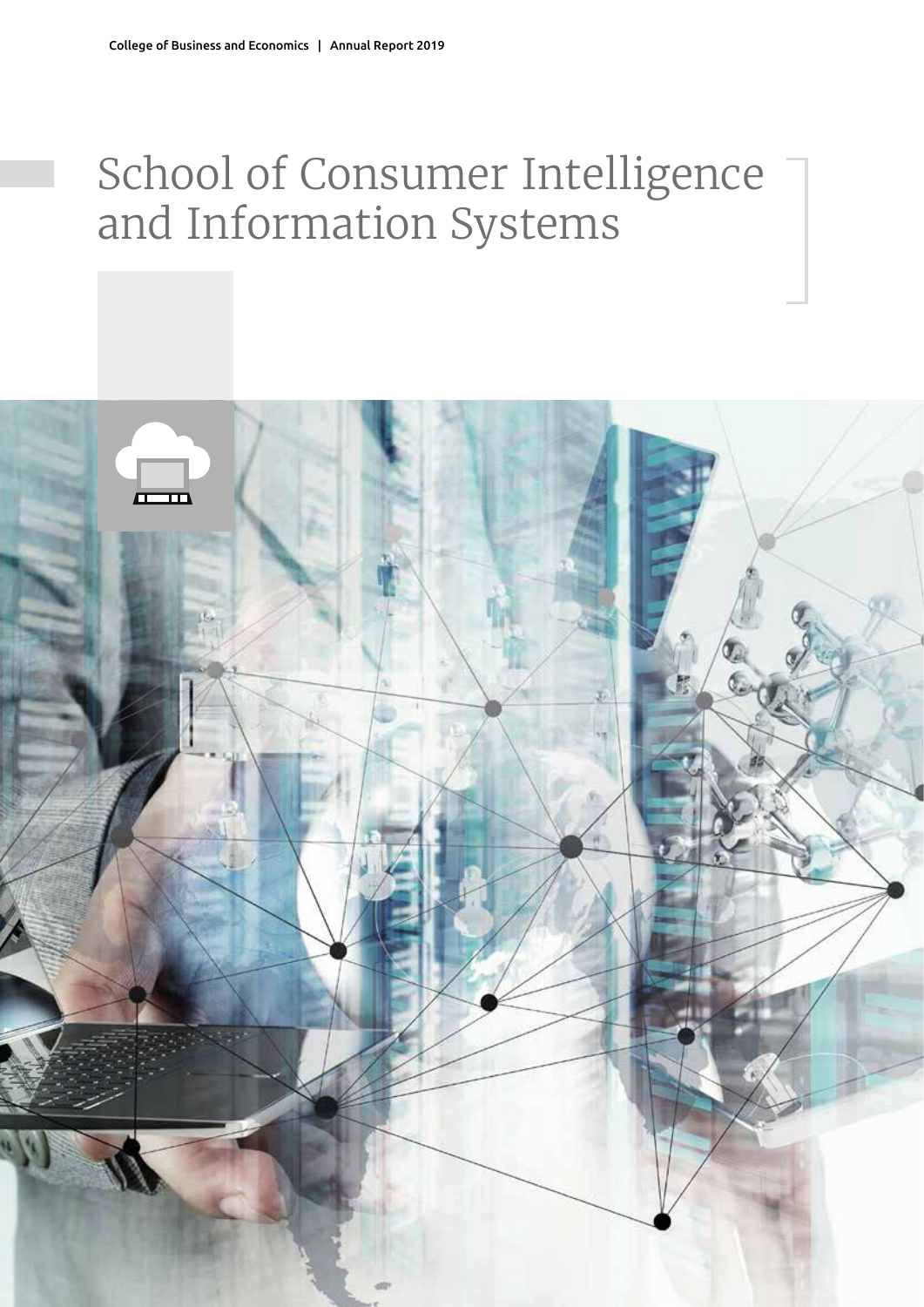## **Overview**

Home to three departments and one centre, the Department of Applied Information Systems, Department of Information Knowledge Management, Department of Marketing Management and the Technopreneurship Centre, 2019 was for the School

of Consumer Intelligence and Information Systems (SCiiS) marked by exciting moments and achievements. Some of the School's highlights from the 2019 academic year are discussed below.

## **Introduction of the new continuous education programmes**

(4IR) has brought with it the urgency for human capital to successfully embrace and co-exist with digital technologies.

The Fourth Industrial Revolution (4IR) has brought with it the urgency for human capital to successfully embrace and co-exist with digital technologies like never. In 2019, SCiiS introduced new continuous education programmes under the Digital Know-How Short Learning Programmes (SLP) series. The SLPs are aimed at facilitating the development of digital skills that will best serve the needs of South Africa and the continent of Africa in this age of 4IR and beyond. Included in the series are five standalone semesterlong SLPs, namely Basics of Data, Programming and Applications in Business, Digital Advertising, Internet-of-Things and Consumer Applications, Virtual Reality and Business Application, and Big Data and Business Applications. With funding support from the







Media Information, Communication and Technology (MICT) SETA, over 90 TVET College lecturers registered for the Basics of Data, Programming and Applications in Business SLP and the Digital Advertising SLP in 2019.

TVET College Lecturers in class at UJ - up-skilling and reskilling for the 4IR and beyond (1)

# **Co -hosting of the 4th International Conference on the Internet, Cyber Security and Information Systems (ICICSIS)**

The Department of Applied Information Systems, in collaboration with the University of Botswana, co-hosted the 4th ICICSIS at Sunnyside Park Hotel, Johannesburg, from 31 October to 1 November 2019. The conference was held under the theme 'Business Information Security and Digital Transformation in the Fourth Industrial Revolution'. It brought together national as well as international researchers and practitioners to share cutting edge research and good practice focused on how information and cyber security are being shaped by emerging trends in 4IR.

2019 ICICSIS Conference Chair, Prof Kennedy Njenga, addressing some of the delegates (2)

# **The SCiiS Technopreneurship Centre going on a Hackathon winning streak**

#Living4IRHack Winning Team. (3)

The Technopreneurship Centre at SCiiS is a hub that involves students in building innovative technological solutions that address business, economic and societal challenges. In 2019, the Centre through its teams of students and their

**Prof Mercy Mpinganjira** *Director: School of Consumer Intelligence and Information Systems*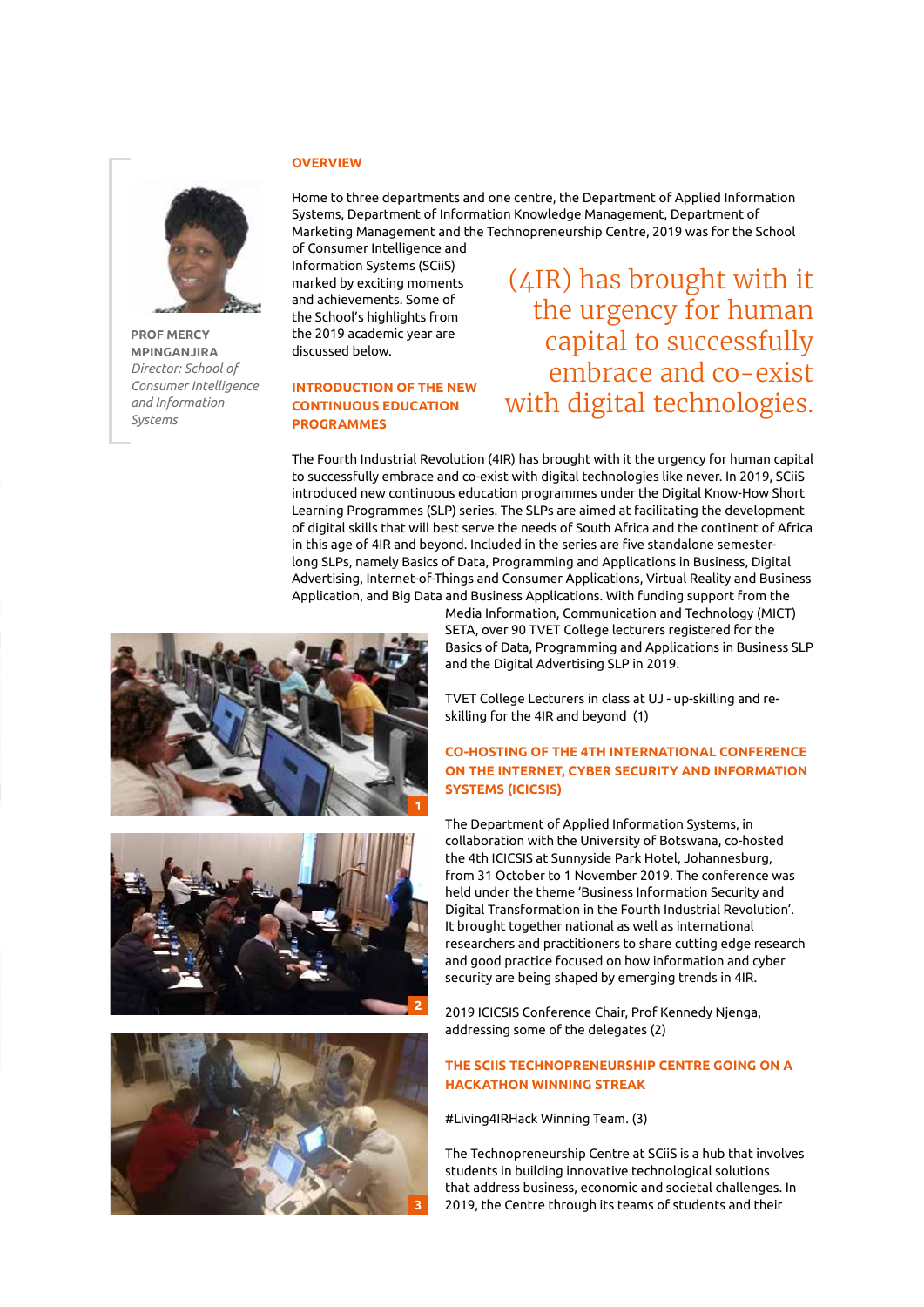mentor Prof Abejide Ade-Ibijola garnered multiple awards at Hackathons held around the country. One of the big wins was the Overall Best Innovation Award received at the #Living4IRHack held at Vaal University of Technology on 28 June under the sponsorship of the National Department of Communications and Digital Technologies. Another big win was being the overall winners in the Local Government Category of the South African State Information Technology Agency (SITA) 2019 NDP Hackathon held at Durban Convention Centre in October 2019.

## **UJ marketing, officially the most impactful researchers in Africa**

A recent analysis of UJ research publication output between 2013 and 2018 in the subject field of marketing, using all science journal classification codes, as well as Scopus data analysis, revealed that UJ leads the continent in the marketing research field!





#### **Students and Faculty Research, Innovation, Honours and Awards**

Student and faculty research in SCiiS continues to attract special recognition. Among the many research honours and awards that SCiiS celebrated in 2019 are:

- Best overall Postdoctoral Research Fellow at the College of Business and Economics won by Dr Kenneth Ohei of the Department of Applied Information Systems working under the supervision of Dr Roelien Brink. (4)
- Best Poster Presentation at the Annual CBE Honours Poster Competition won by Courteney Stuart and Cameron Sivalingam (BCom Hons in Marketing Management students) for their poster entitled 'Useful chatbots revolutionise customer satisfaction' prepared under the supervision of Dr Isolde Lubbe. (5)
- Best Student Paper Award received by Dr Paul Issock of the Department of Marketing Management at the prestigious World Social Marketing Conference (WSMC), held in Edinburgh, Scotland, for a paper titled 'Normative influence and effective recycling policy for household waste separation'. (6)
- Best paper award received by Prof Mornay Roberts-Lombard together with his fellow co-authors Dr Olumide Jaiyeoba and Dr Douglas Svotwa of Botswana for a paper titled 'Predicting entrepreneurial intentions from entrepreneurial self-efficacy and entrepreneurs' personal characteristics: A Botswana perspective', presented at the International Conference on Business and Management Dynamics, held in Swakopmund, Namibia. (7)

Outstanding paper in the 2019 Emerald Literati awards won by Prof Jukka Ojasalo, Visiting Professor from the Laurea University of Applied Sciences in Espoo, Finland, for an article titled 'Service logic business model canvas', published in the *Journal of Research in Marketing and Entrepreneurship*. (8)

The Vice-Chancellor's 2019 Distinguished Innovation of the Year Award won by Prof Abejide Ade-Ibijola and Dr Marius Wait for the 'Learn as you earn' app, which they jointly developed. (9)